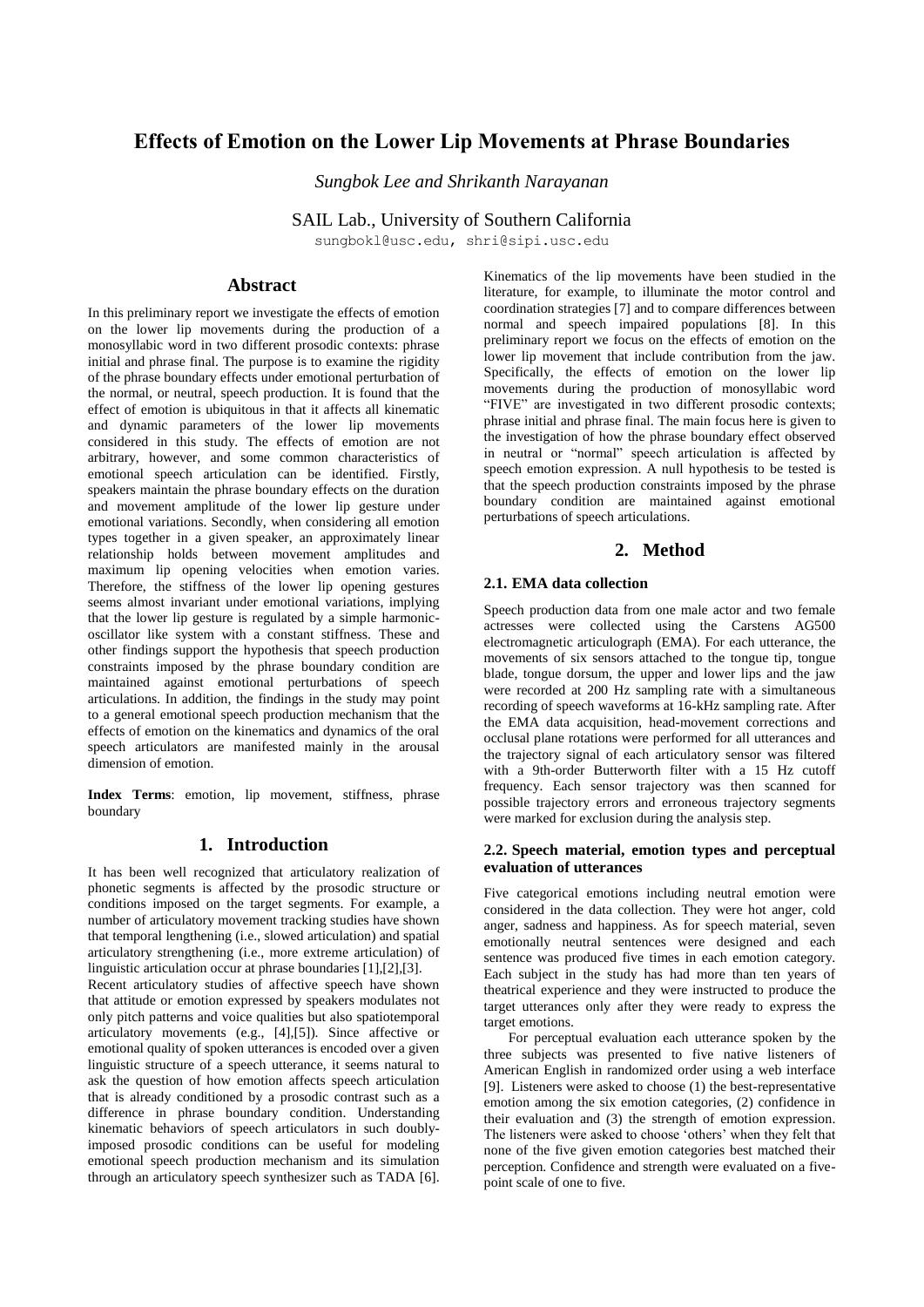### **2.3. Data analysis**

From the seven sentences available, the sentence "*It was Nine One [Five], Two Eight Nine, [Five] Seven Six Two*" was chosen for this initial analysis. Specifically, the first (i.e., phrase final position) and the second (phrase initial position) "Five" were segmented and analyzed. Only utterances whose intended emotions by speakers were correctly identified by at least two listeners are included in the current study. A total of 34 and 38 tokens of the word "five" are analyzed for subject JN and JR, respectively, for the four emotion types of hot anger, sad, happy and neutral as reference.

### *2.3.1. Lower lip trajectory segmentation*

Using a matlab-based EMA data processing software called "mview," two instances of the word "FIVE" in the lower lip EMA trajectories of the target utterances were segmented manually as illustrated in Figure 1.



Figure 1: *Two productions of the word "FIVE" were manually segmented as illustrated by two sets of vertical lines.*

The first "FIVE" is phrase final and the second one phrase initial. Starting point of the segment is the time point where the lower lip is about to move downward and the end point is where the lower lip reaches its maximum upward position. A set of kinematic and derived dynamic parameters were measured from each segment interval and statistically analyzed for their significances as a function of emotion and phrase boundary condition.



Figure 2: *Examplary lower lip trajectories of "five"are shown for subjects JN (first row) and JR (second row). In each row, the left plot is for neutral and the left plot for hot anger. For visual comparison of trajectory shapes, duration of each segment is normalized to 80 time-points (400 msec) by uniform resampling.*

Exemplary vertical lower lip trajectories of subject JN and JR are shown in Figure 2. In each plot, individual trajectroies (thin lines) are shown together with two averaged tracjectories (thick red dotted line for the first, and thick blue solid line for the second "five," respectively).

#### *2.3.2. Parameter measurement and statistical analysis*

Segmented duration and movement range as well as extreme velocities during the opening and closing movements of the lower lip were measured for each segment. Division of the opening and closing interval was done by finding zerocrossing points in corresponding velocity curves. As a representative dynamic parameter that governs the lower lip movements, stiffness parameters for opening and closing lower lip movements were also estimated by dividing maximum velocities by corresponding movement ranges, respectively. Finally, measured kinematic and dynamic parameters were subject to univariate ANOVAs with emotion and phrase boundary condition as independent variables. Since what is interesting is to examine the trend of each subject's behavior in emotion expression, and not absolute values of speech parameters, each subject's data are analyzed separately.

# **3. Results**

#### **3.1. Duration**

Segment durations are shown in Figure 1 as a function of emotion as well as phrase boundary condition for two female subjects JN and JR. In each subject, the univariate ANOVA analysis indicates that duration difference between two phrase boundaries are significant in each subject  $[F(1,32) = 13.02, p$  $= .001$  for subject JN; F(1,36)=221.39, p = .000 for subject JR]. Across emotions, the differences are also significant for subject JN  $[F(3,30) = 23.36, p = .000]$  as well as for subject JR  $[F(3,34) = 21.88, p = .064].$ 

 It is observed that durational contrasts between two phrase boundary conditions are rigidly maintained across emotions, irrespective of inter-speaker differences on duration assignment in which subject JN exhibits significantly longer segmental durations.



Figure 3: *Segmented durations of "five" are shown as a function of emotion and phrase boundary condition (0: first, phrase final. 1: second, phrase initial). Final lengthening might have contributed to the significantly longer durations of the phrase-final "five"in each subject.*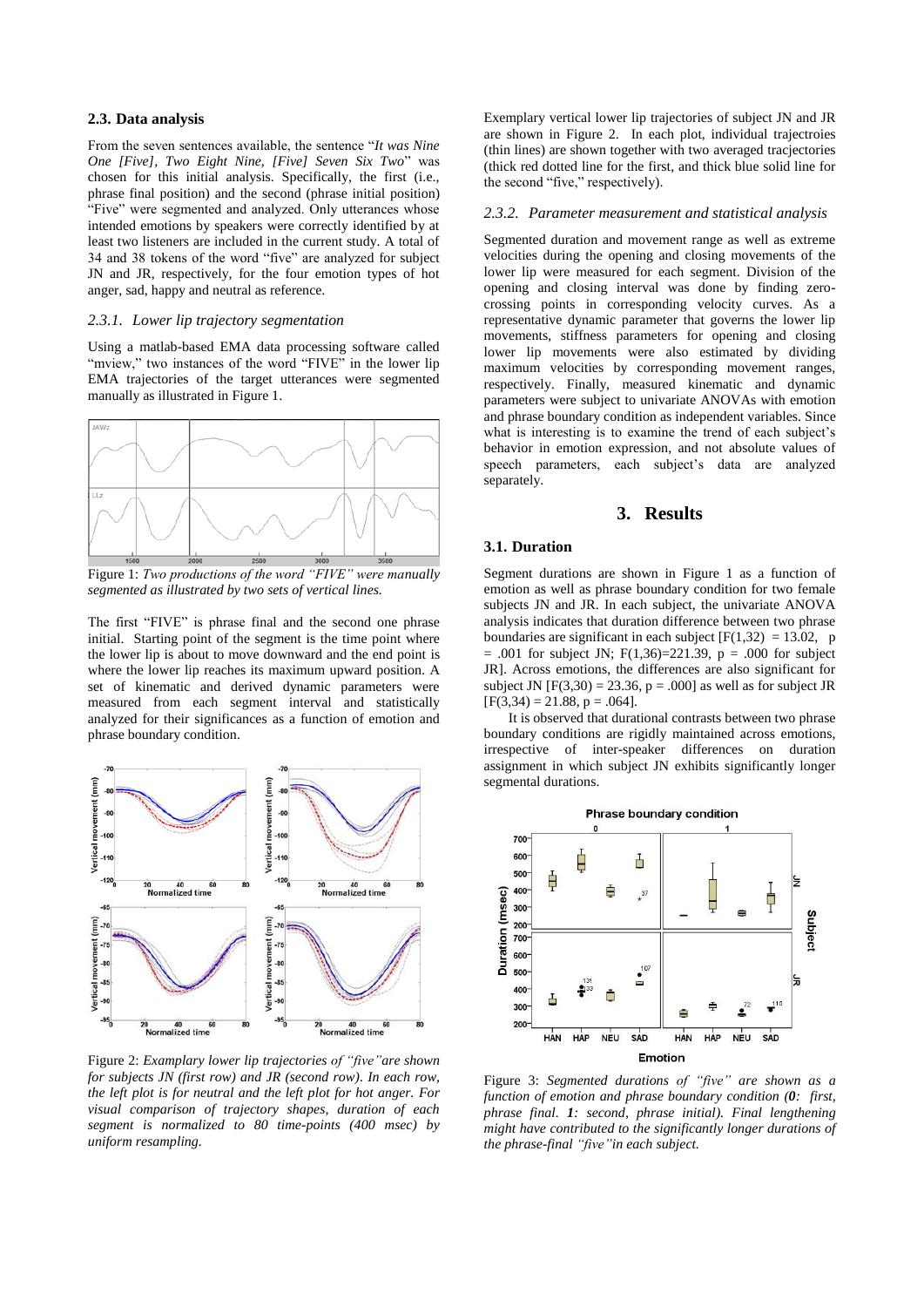#### **3.2. Movement amplitude**

A summary of all amplitude data is presented in Figure 4. It is evident for each subject that the lower lip movement range and variability are affected by emotion as well as by phrase boundary condition. A multivariate ANOVA shows that for



Figure 4: *Maximum movement amplitudes across emotions and phrase boundary types (0: first, phrase final five; 1: second, phrase initial) are shown in the figure. Effects of emotion and inter-speaker difference can be clearly observed.*

subject JN, both emotion and phrase boundary effects on movement amplitudes are significant  $[F(3,30) = 23.36, p =$ .000 for emotion effect;  $F(1,32) = 13.02$ ,  $p = .001$  for phrase boundary effect]. For subject JR, however, there is no significant effect of the phrase boundary condition  $[F(3,34) =$ 0.87,  $p = .36$ ]. These statistical significances confirm the visual impressions shown in Figure 4.

 It is interesting to observe that the strength (i.e., magnitude) of movement amplitude is closely linked with the emotion quality assessment in the arousal dimension [9]. It is noted that the dynamic ranges of amplitude maneuvers are somewhat less for subject JR, when compared to subject JN, across emotions as well as across phrase boundary conditions.

## **3.3. Movement amplitude and maximum lip opening velocity**

Movement amplitudes and maximum opening velocities of the lower lip movements are represented in Figure 5 as scatter plots. It visualizes the relationships between movement amplitudes and maximum lip opening velocities for each subject as a function of emotion in two phrase boundary conditions. A multivariate ANOVA analysis indicates that for both subjects the effects of both emotion and the phrase boundary condition on maximum opening velocity are significant [F(3,30)=7.57, p=.001 for emotion; F(1,32) = 49.18,  $p = .000$  for the phrase boundary condition for subject JN, for instance. JR also shows similar results.]

 It is evident that when all the emotion categories are considered together, approximately linear relationships hold between movement ranges and maximum velocities in each subject. For subject JN, such linear relationships imply that the stiffness of the lower lip movement is approximately invariant across different emotion expressions, although both absolute magnitudes of amplitudes and maximum movement velocities of the lower lip movements vary as a function emotion.



Figure 5: *Movement ranges and maximum opening velocities (i.e., speed) of the lower lip movements are shown for subjects JN and JR in two phrase boundary conditions (0: first, phrase final "five"; 1: second, phrase initial "five'). These linear relationships imply a simple harmonic-oscilltor like behavior of the lower lip opening gestures with a constant stiffness, irrespective of emotional variation.*

### **3.4. Stiffness parameter**

Slopes which represent linear relationships between movement amplitudes and corresponding maximum velocities portray stiffnesses which govern the lower lip movement dynamics (cf., [10]). Stiffness parameters are explicitly computed from the measured values of the lip movement amplitudes and extreme velocities and the results are summarized in Figure 6.



Figure 6: *Stiffness parameters of the lower opening in two phrase boundary conditions (0: phrase final, 1: phrase initial) are summarized as a function of emotion for each subject.*

Both emotion and phrase boundary effects are significant  $[F(3,30) = 6.64, p=.002$  and  $F(1,36)=45.04, p=.000$  for JN; F(3,30)=8.46, p=.000 and F(1,36)=55.49, p=.000 for JR]. For both subjects, the phrase boundary effects are much stronger than the emotion effect.